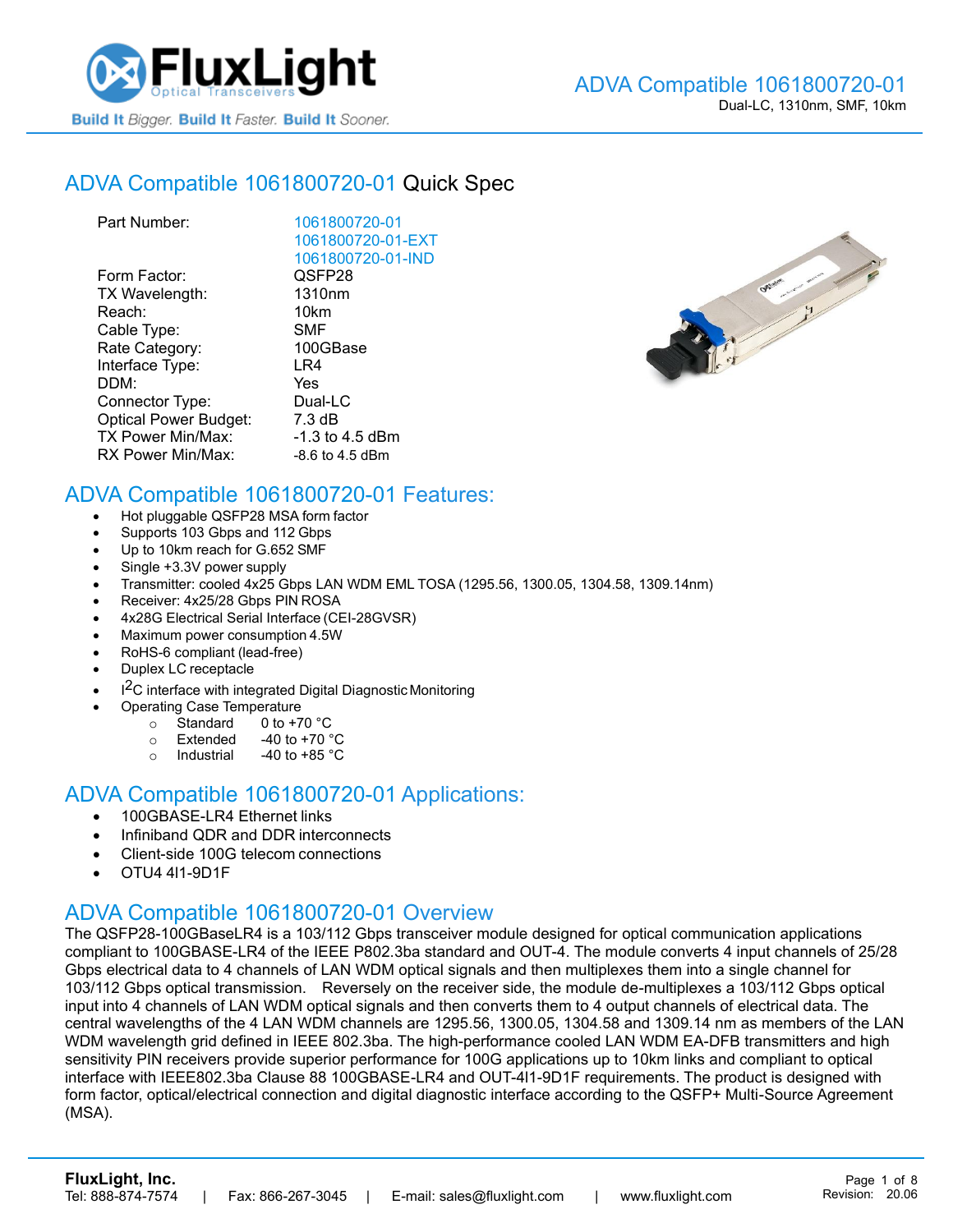

# Absolute Maximum Ratings

| <b>Parameter</b>                         | <b>Symbol</b> | <b>Min</b> | <b>Max</b> | <b>Unit</b> |
|------------------------------------------|---------------|------------|------------|-------------|
| Storage Temperature                      | Ts            | -40        | $+85$      | ℃           |
| <b>Operating Case Temp (Standard)</b>    | <b>TOP</b>    | $\Omega$   | 70         | °C          |
| <b>Operating Case Temp (Extended)</b>    | <b>TOP</b>    | $-40$      | 70         | °C          |
| <b>Operating Case Temp (Industrial)</b>  | <b>TOP</b>    | -40        | 85         | °C          |
| Power Supply Voltage                     | <b>Vcc</b>    | $-0.5$     | 3.6        | V           |
| Relative Humidity (non-<br>condensation) | <b>RH</b>     | 5          | 85         | %           |

# Recommended Operating Conditions

| <b>Parameter</b>            | <b>Symbol</b> | <b>Min</b> | <b>Typ</b> | <b>Max</b> | <b>Unit</b> |
|-----------------------------|---------------|------------|------------|------------|-------------|
| Power Supply Voltage        | Vcc           | 3.135      | 3.3        | 3.465      | V           |
| Data Rate, each Lane        |               |            | 25.78125   |            | Gb/s        |
| Control Input Voltage High) |               | 2          |            | <b>Vcc</b> | V           |
| Control Input Voltage Low   |               | 0          |            | 0.8        |             |
| Link Distance with G.652    |               |            |            | 10         | km          |

# Recommended Power Supply Filter

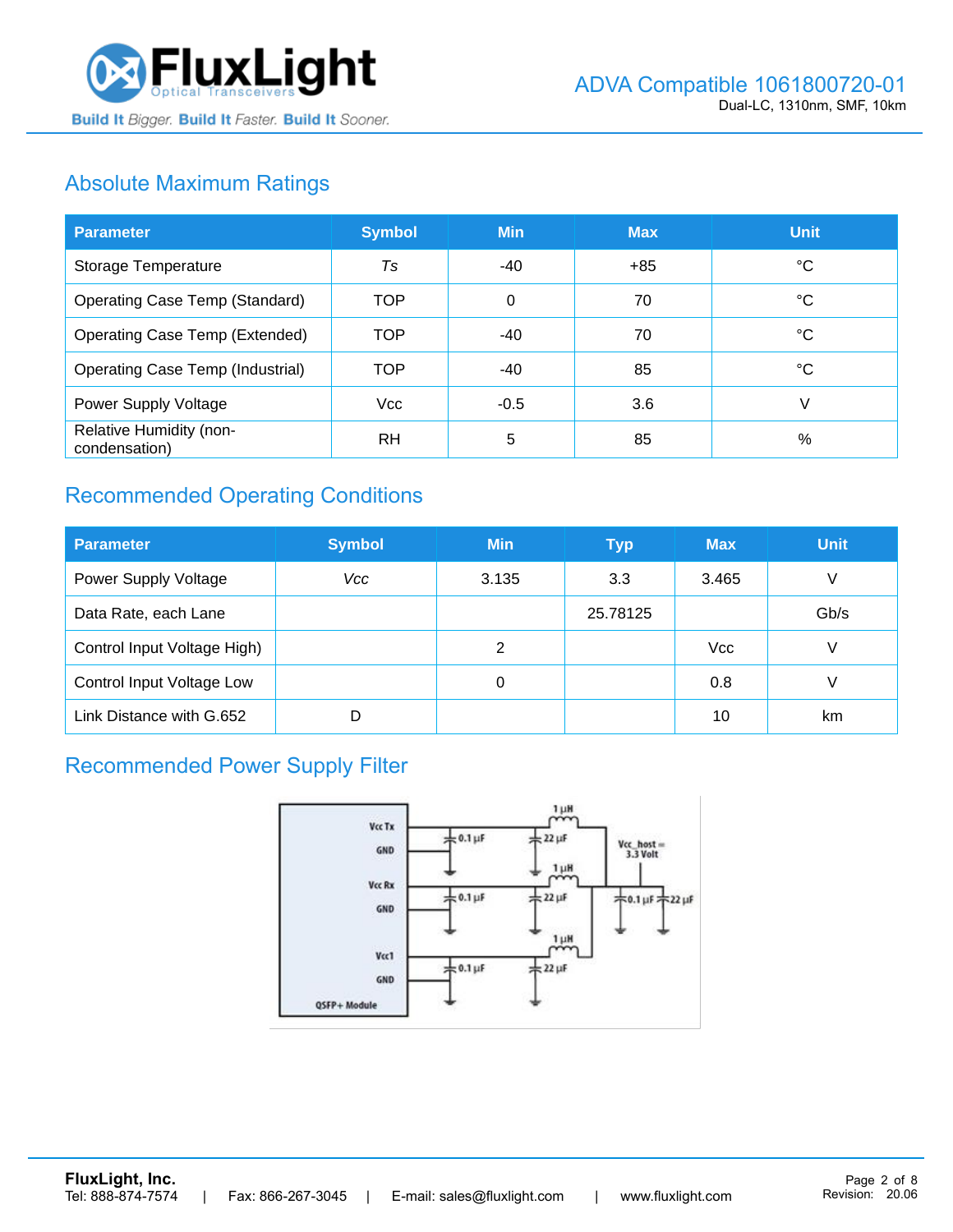

# Electrical Characteristics

| Parameter                | Symbol | Min | <b>Typ</b> | <b>Max</b> | Unit |
|--------------------------|--------|-----|------------|------------|------|
| <b>Power Consumption</b> |        |     |            | 4.5        | W    |
| <b>Supply Current</b>    | ICC    |     |            | 1.21       |      |

# Electrical Characteristics-Transmitter (each lane)

| Parameter                           | Symbol | Min | $\overline{\mathsf{T}}\mathsf{y}\mathsf{p}$ | Max  | Unit |
|-------------------------------------|--------|-----|---------------------------------------------|------|------|
| Differential Input Voltage<br>Swing | Vin.pp | 150 |                                             | 1200 | mVpp |
| Differential Input<br>Impedance     | Zin    | 85  | 100                                         | 115  | 77   |

## Electrical Characteristics-Receiver

| Parameter                               | Symbol  | Min | Typ | Max  | Unit |
|-----------------------------------------|---------|-----|-----|------|------|
| Differential Output Voltage<br>Swing    | Vout.pp | 200 |     | 1100 | mVpp |
| <b>Differential Output</b><br>Impedance | Zout    | 85  | 100 | 115  | ohm  |

## Optical Characteristics

| Parameter       | Symbol         | Min     | <b>Typ</b> | <b>Max</b> | Unit |
|-----------------|----------------|---------|------------|------------|------|
| Lane Wavelength | LO             | 1294.53 | 1295.56    | 1296.59    |      |
|                 | L1             | 1299.02 | 1300.05    | 1301.09    |      |
|                 | L2             | 1303.54 | 1304.58    | 1305.63    | nm   |
|                 | L <sub>3</sub> | 1308.09 | 1309.1     | 1310.19    |      |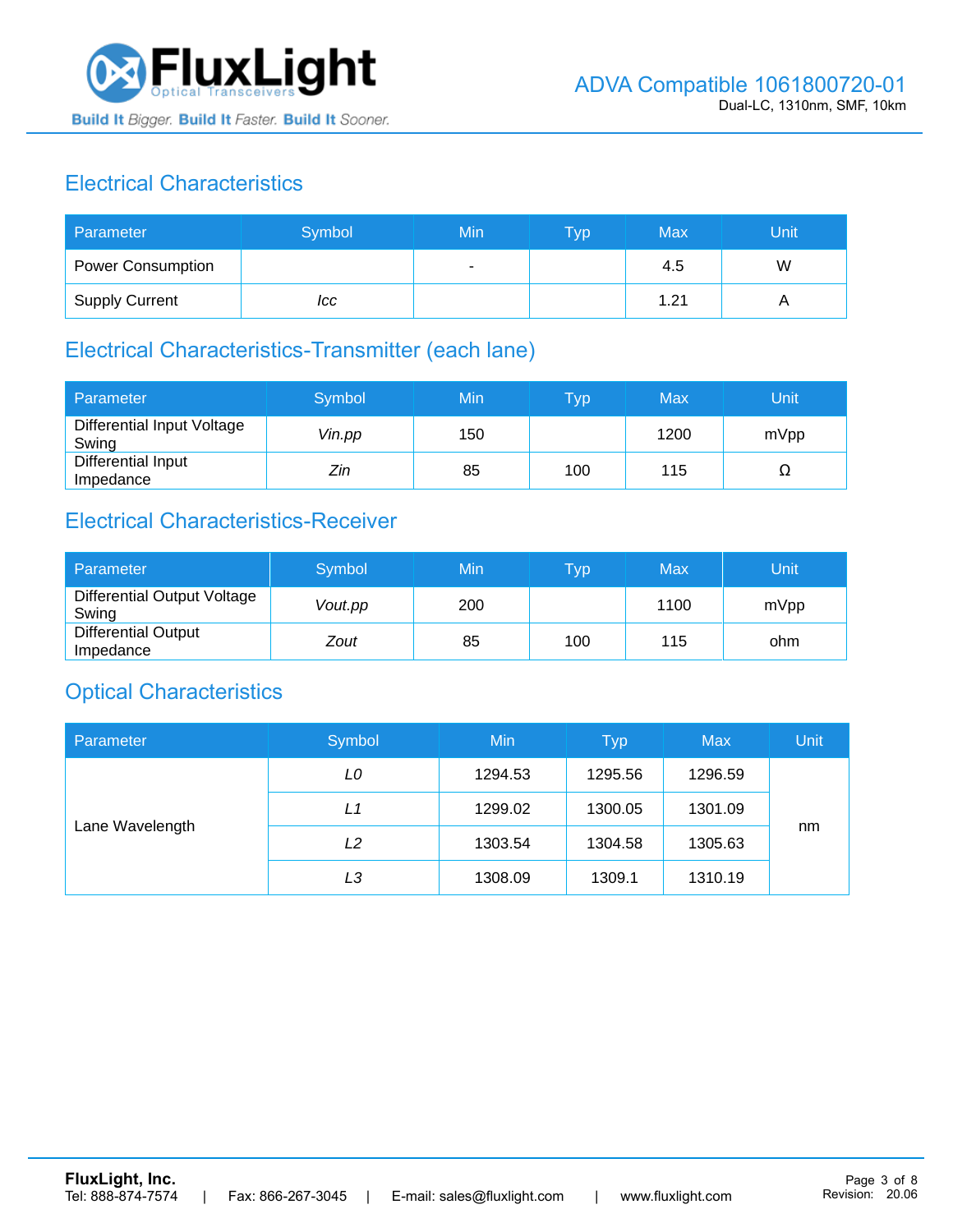## Optical Characteristics-Transmitter (100GBase-LR4 operation)

| Parameter                                          | Symbol      | <b>Min</b>                           | <b>Typ</b> | <b>Max</b> | Unit | <b>Notes</b> |
|----------------------------------------------------|-------------|--------------------------------------|------------|------------|------|--------------|
| Signaling Speed per Lane                           | BR.         |                                      | 25.78      |            | Gbps |              |
| Side-mode Suppression Ratio                        | <b>SMSR</b> | 30                                   |            |            | dB   |              |
| <b>Total Average Launch Power</b>                  | PТ          |                                      |            | 10.5       | dBm  |              |
| Average Launch Power (each<br>Lane)                | <b>PAVG</b> | $-4.3$                               |            | 4.5        | dBm  |              |
| <b>Optical Modulation Amplitude</b><br>(each Lane) | <b>POMA</b> | $-1.3$                               |            | 4.5        | dBm  |              |
| <b>Extinction Ratio</b>                            | ER          | 4                                    |            |            | dВ   |              |
| <b>Optical Return Loss Tolerance</b>               | TOL         |                                      |            | 20         | dB   |              |
| Eye Mask {X1, X2, X3, Y1, Y2,<br>Y3                |             | IEEE 802.3 Clause 88<br>100GBase-LR4 |            |            |      |              |
| Average Launch Power OFF<br>(each Lane)            | Poff        |                                      |            | $-30$      | dBm  |              |

#### Optical Characteristics-Receiver (100GBase-LR4 operation)

| Parameter                                | Symbol      | <b>Min</b> | <b>Typ</b> | <b>Max</b> | Unit | <b>Notes</b> |
|------------------------------------------|-------------|------------|------------|------------|------|--------------|
| Signaling Speed per Lane                 | <b>BR</b>   |            | 25.78      |            | Gbps |              |
| <b>Total Average Receive Power</b>       |             |            |            | 10.5       | dBm  |              |
| Average Power at Receiver,<br>each Lane  |             | $-10.6$    |            | 4.5        | dBm  |              |
| Receive Power (OMA) (each<br>Lane)       |             |            |            | 4.5        | dBm  |              |
| Receiver Sensitivity (OMA),<br>each Lane | <b>SEN</b>  |            |            | $-8.6$     | dBm  |              |
| <b>LOS Assert</b>                        | <b>LOSA</b> |            | $-26$      |            | dBm  |              |
| <b>LOS Deassert</b>                      | LOSD        |            | $-11.6$    |            | dBm  |              |
| <b>LOS Hysteresis</b>                    | LOSH        | 0.5        |            |            | dΒ   |              |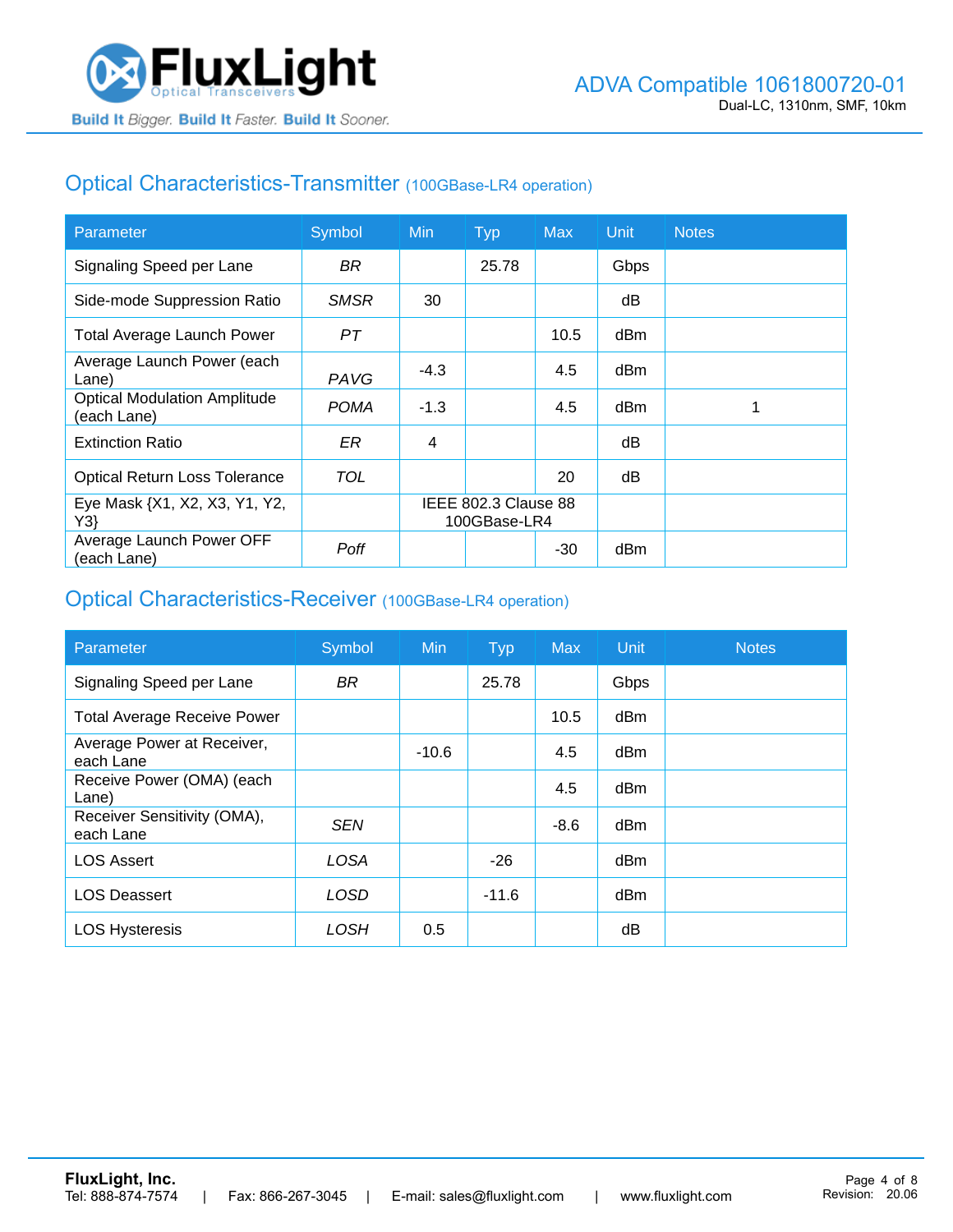

# Optical Characteristics-Transmitter (OTU-4 operation)

| <b>Parameter</b>                                    | <b>Symbol</b> | <b>Min</b>        | <b>Typ</b> | <b>Max</b> | <b>Unit</b> | <b>Notes</b> |
|-----------------------------------------------------|---------------|-------------------|------------|------------|-------------|--------------|
| Signaling Speed per Lane                            | BR            |                   | 27.95      |            | Gbps        |              |
| Side-mode Suppression Ratio                         | <b>SMSR</b>   | 30                |            |            | dB          |              |
| <b>Total Average Launch Power</b>                   | PТ            |                   |            | 10.5       | dBm         |              |
| Average Launch Power (each Lane)                    | PAVG          | $-2.5$            |            | 2.9        | dBm         |              |
| Difference in Launch Power between<br>any two Lanes |               |                   |            |            |             |              |
| (OMA)                                               | Ptx, diff     |                   |            | 5          | dB          |              |
| <b>Extinction Ratio</b>                             | ER            | $\overline{7}$    |            |            | dB          |              |
| <b>Optical Return Loss Tolerance</b>                | TOL           |                   |            | 20         | dB          |              |
| <b>Transmitter Reflectance</b>                      | RT            |                   |            | $-12$      | dB          |              |
| Eye Mask {X1, X2, X3, Y1, Y2, Y3}                   |               | G.959.1 Compliant |            |            |             | 2            |
| Average Launch Power OFF (each<br>Lane)             | Poff          |                   |            | $-30$      | dBm         |              |

Note: Transmitter optical characteristics are measured with a single mode fiber.

## Optical Characteristics-Receiver (OTU4 operation)

| <b>Parameter</b>                                     | <b>Symbol</b> | <b>Min</b> | <b>Typ</b> | <b>Max</b> | <b>Unit</b> | <b>Notes</b> |
|------------------------------------------------------|---------------|------------|------------|------------|-------------|--------------|
| Signaling Speed per Lane                             | BR            |            | 27.95      |            | Gbps        |              |
| Damage Threshold (each Lane)                         | THd           | 4.5        |            |            | dBm         | 3            |
| <b>Total Average Receive Power</b>                   |               |            |            | 10.5       | dBm         |              |
| Average Power at Receiver, each<br>Lane              |               | $-8.6$     |            | 2.9        | dBm         |              |
| Stressed Receiver Sensitivity, each<br>Lane          |               |            |            | $-8.6$     | dBm         | 4            |
| Difference in Receive Power between<br>any two Lanes | Prx, diff     |            |            | 5.5        | dB          |              |
| <b>LOS Assert</b>                                    | LOSA          |            | $-25$      |            | dBm         |              |
| <b>LOS Deassert</b>                                  | <b>LOSD</b>   |            | $-11.6$    |            | dBm         |              |
| <b>LOS Hysteresis</b>                                | LOSH          | 0.5        |            |            | dB          |              |
| <b>Optical Return Loss</b>                           | ORL           |            |            | $-26$      | dB          |              |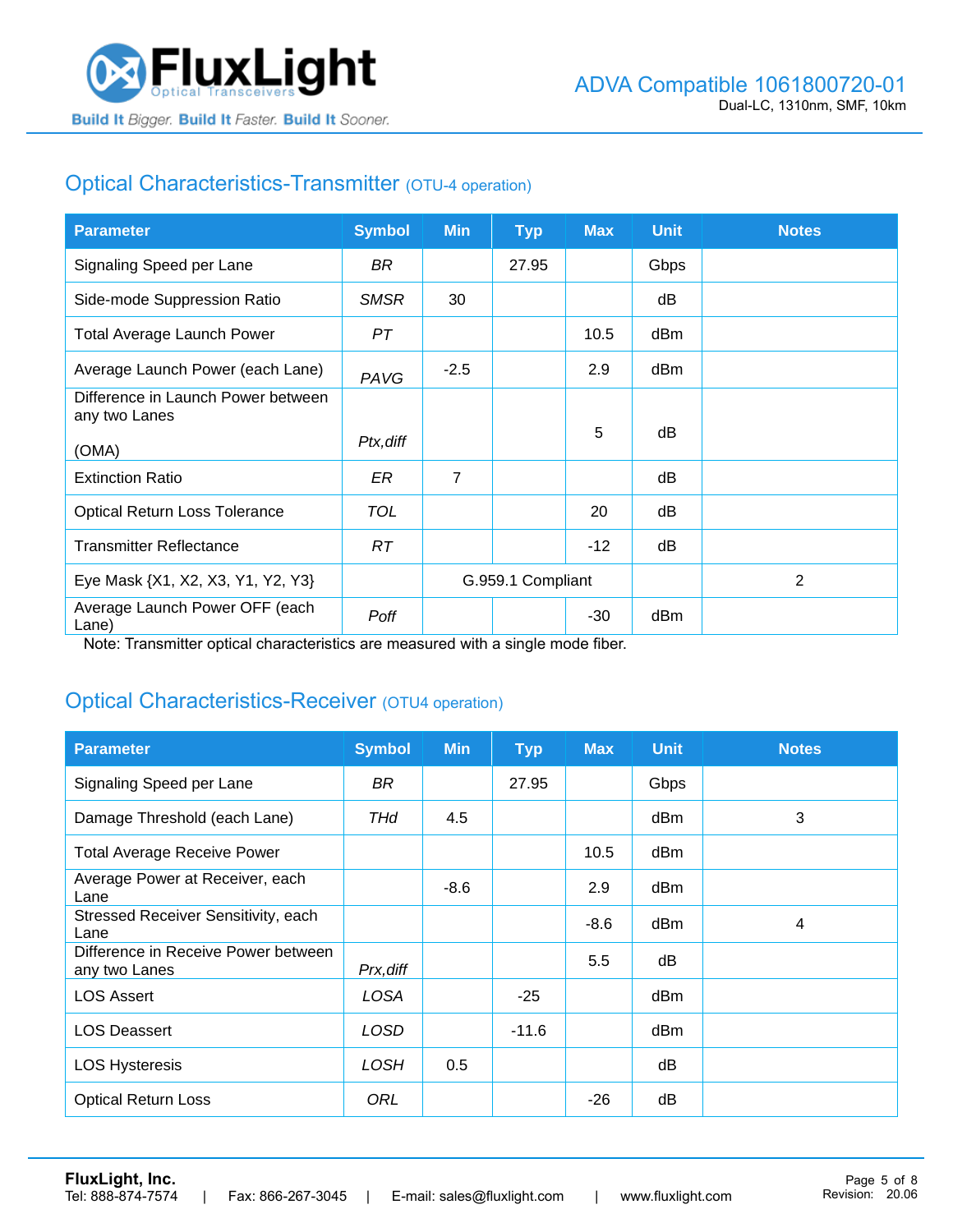

# Digital Diagnostic Functions

The following digital diagnostic characteristics are defined over the normal operating conditions unless otherwise specified.

| Parameter                                  | Symbol         | Min    | <b>Typ</b> | <b>Max</b> | Unit   | <b>Notes</b>                        |
|--------------------------------------------|----------------|--------|------------|------------|--------|-------------------------------------|
| Temperature monitor absolute<br>error      | <b>DMITEMP</b> | -3     |            | 3          | deg. C | Over operating<br>temperature range |
| Supply voltage monitor absolute<br>error   | <b>DMIVCC</b>  | $-0.1$ |            | 0.1        | V      | Over Full operating<br>range        |
| Channel RX power monitor<br>absolute error | DMIRX_CH       | $-2$   |            | 2          | dB     |                                     |
| Channel Bias current monitor               | DMIIbias CH    | $-10%$ |            | 10%        | mA     |                                     |
| Channel TX power monitor<br>absolute error | DMITX CH       | $-2$   |            | 2          | dB     |                                     |

#### PIN Assignment and Function Definitions

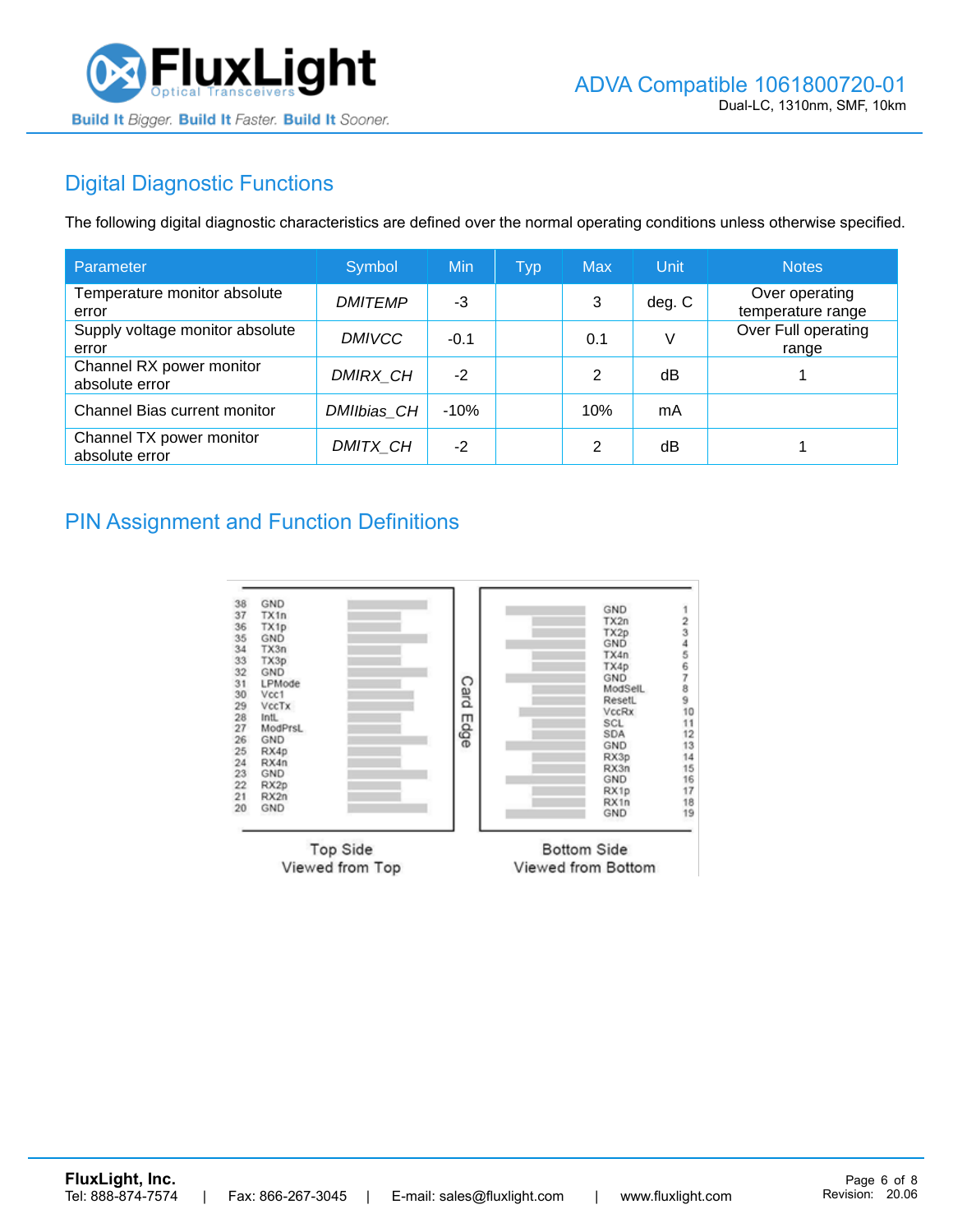

#### PIN Definition

| <b>PIN</b>     | <b>Signal Name</b>      | <b>Description</b>                          |
|----------------|-------------------------|---------------------------------------------|
| 1              | <b>GND</b>              | Ground (1)                                  |
| 2              | Tx2n                    | CML-I Transmitter 2 Inverted Data Input     |
| 3              | Tx2p                    | CML-I Transmitter 2 Non-Inverted Data Input |
| 4              | <b>GND</b>              | Ground (1)                                  |
| 5              | Tx4n                    | CML-I Transmitter 4 Inverted Data Input     |
| 6              | Tx4p                    | CML-I Transmitter 4 Non-Inverted Data Input |
| $\overline{7}$ | <b>GND</b>              | Ground (1)                                  |
| 8              | ModSelL                 | <b>LVTLL-I Module Select</b>                |
| 9              | ResetL                  | <b>LVTLL-I Module Reset</b>                 |
| 10             | <b>VCCR<sub>x</sub></b> | +3.3V Power Supply Receiver (2)             |
| 11             | <b>SCL</b>              | LVCMOS-I/O 2-Wire Serial Interface Clock    |
| 12             | <b>SDA</b>              | LVCMOS-I/O 2-Wire Serial Interface Data     |
| 13             | <b>GND</b>              | Ground (1)                                  |
| 14             | Rx3p                    | CML-O Receiver 3 Non-Inverted Data Output   |
| 15             | Rx3n                    | CML-O Receiver 3 Inverted Data Output       |
| 16             | GND                     | Ground (1)                                  |
| 17             | Rx1p                    | CML-O Receiver 1 Non-Inverted Data Output   |
| 18             | Rx1n                    | CML-O Receiver 1 Inverted Data Output       |
| 19             | <b>GND</b>              | Ground (1)                                  |
| 20             | <b>GND</b>              | Ground (1)                                  |
| 21             | Rx2n                    | CML-O Receiver 2 Inverted Data Output       |
| 22             | Rx2p                    | CML-O Receiver 2 Non-Inverted Data Output   |
| 23             | GND                     | Ground (1)                                  |
| 24             | Rx4n                    | CML-O Receiver 4 Inverted Data Output       |
| 25             | Rx4p                    | CML-O Receiver 4 Non-Inverted Data Output   |
| 26             | <b>GND</b>              | Ground (1)                                  |
| 27             | ModPrsL                 | Module Present                              |
| 28             | IntL                    | Interrupt                                   |
| 29             | <b>VCCTx</b>            | +3.3V Power Supply Transmitter (2)          |
| 30             | VCC1                    | +3.3V Power Supply                          |
| 31             | LPMode                  | <b>LVTLL-I Low Power Mode</b>               |
| 32             | <b>GND</b>              | Ground (1)                                  |
| 33             | Tx3p                    | CML-I Transmitter 3 Non-Inverted Data Input |
| 34             | Tx3n                    | CML-I Transmitter 3 Inverted Data Input     |
| 35             | <b>GND</b>              | Ground (1)                                  |
| 36             | Tx1p                    | CML-I Transmitter 1 Non-Inverted Data Input |
| 37             | Tx1n                    | CML-I Transmitter 1 Inverted Data Input     |
| 38             | <b>GND</b>              | Ground (1)                                  |

Notes:

1. All Ground (GND) are common within the QSFP+ module and all module voltages are referenced to this potential unless noted otherwise. Connect these directly to the host board signal common ground plane.

2. VccRx, Vcc1 and VccTx are the receiving and transmission power suppliers and shall be applied concurrently. The connector pins are each rated for a maximum current of 500mA.